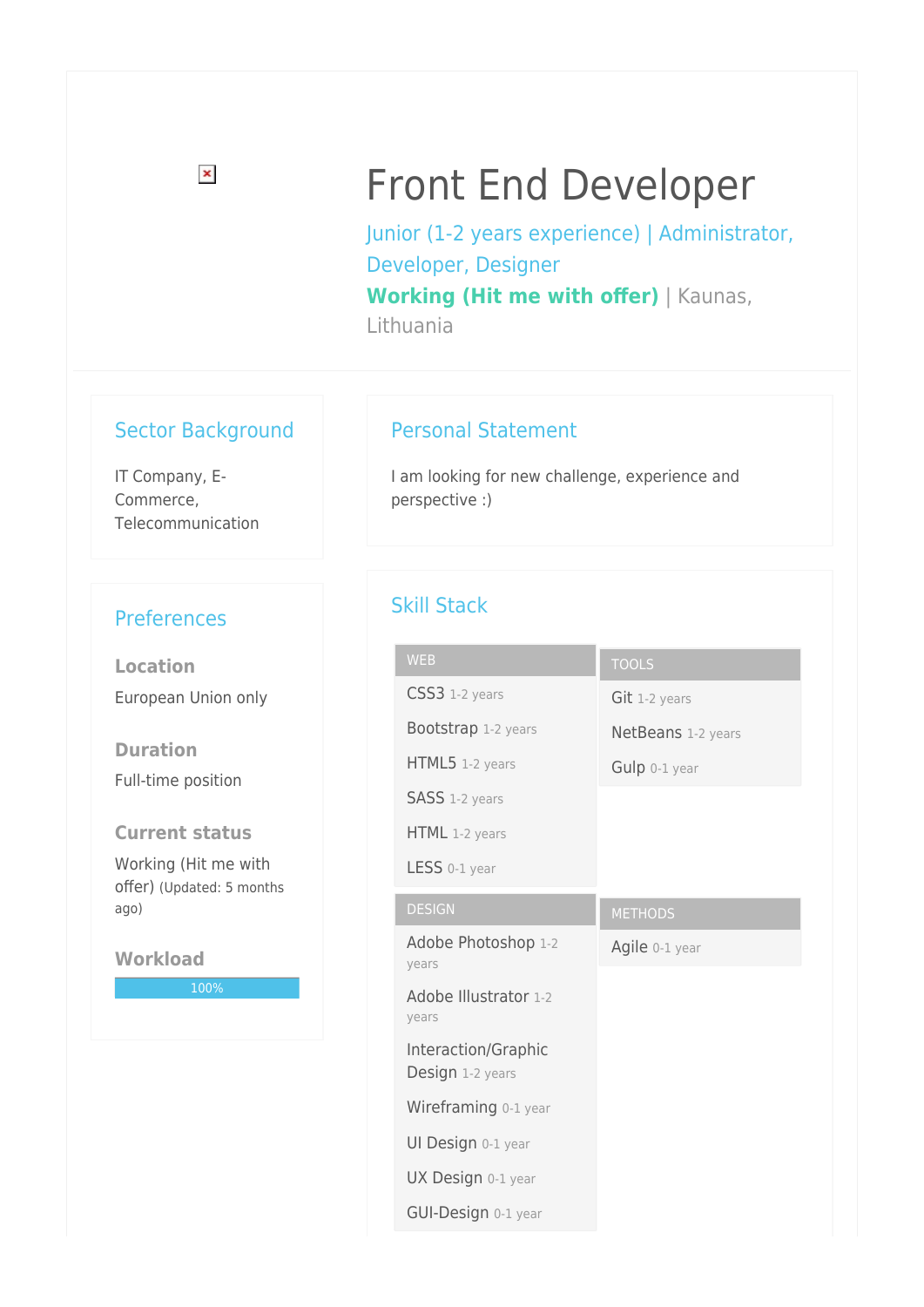| PHP                                        | <b>DATA BASE</b>                    |
|--------------------------------------------|-------------------------------------|
| WordPress 0-1 year                         | MySQL 0-1 year                      |
| Laravel 0-1 year                           | MSSQL 0-1 year                      |
|                                            | SQLite 0-1 year                     |
| <b>PROGRAMMING</b>                         | <b>JAVASCRIPT</b>                   |
| Python 0-1 year                            | Angular.JS 0-1 year                 |
| JavaScript 0-1 year                        | JQuery 0-1 year                     |
| PHP 0-1 year                               |                                     |
| <b>ADMIN &amp; NETWORK</b>                 | <b>MOBILE</b>                       |
| LDAP 0-1 year                              | Mobile UI 0-1 year                  |
| VirtualBox 0-1 year                        |                                     |
| <b>IMPLEMENTATION</b>                      | <b>MOTIVATION</b>                   |
| Customer Facing 0-1 year                   | Relocation & Travel $+$ +           |
| Support of Systems 0-1                     | $^{+}$                              |
| year<br><b>Business Analysis 0-1</b>       | Mind-blowing Projects $+$<br>$+ +$  |
| year                                       | Overwhelming Team +                 |
| Requirements                               | $+ +$                               |
| Gathering 0-1 year                         | Inspirational Leadership<br>$++ +$  |
|                                            | Career Gateway $++$                 |
|                                            | Exceptional Training +<br>$+ +$     |
| <b>EDUCATION LEVEL</b>                     |                                     |
| High School degree                         | <b>LANGUAGE SKILLS</b>              |
| Graduated                                  | Lithuanian Gimtoji                  |
|                                            | English Independent User<br>(B1/B2) |
|                                            | Rusy Обычный                        |
|                                            | Пользователь (А1/А2)                |
| ROLE EXPERIENCE                            | <b>INDUSTRY EXPERIENCE</b>          |
| Really Good Person :)<br>+6 years          | eCommerce 0-1 year                  |
| Developer 1-2 years                        | <b>IT Company</b> 0-1 year          |
| Designer 0-1 year                          | Telecommunication 0-1<br>year       |
| Database Administrator<br>$(DBA)$ 0-1 year |                                     |